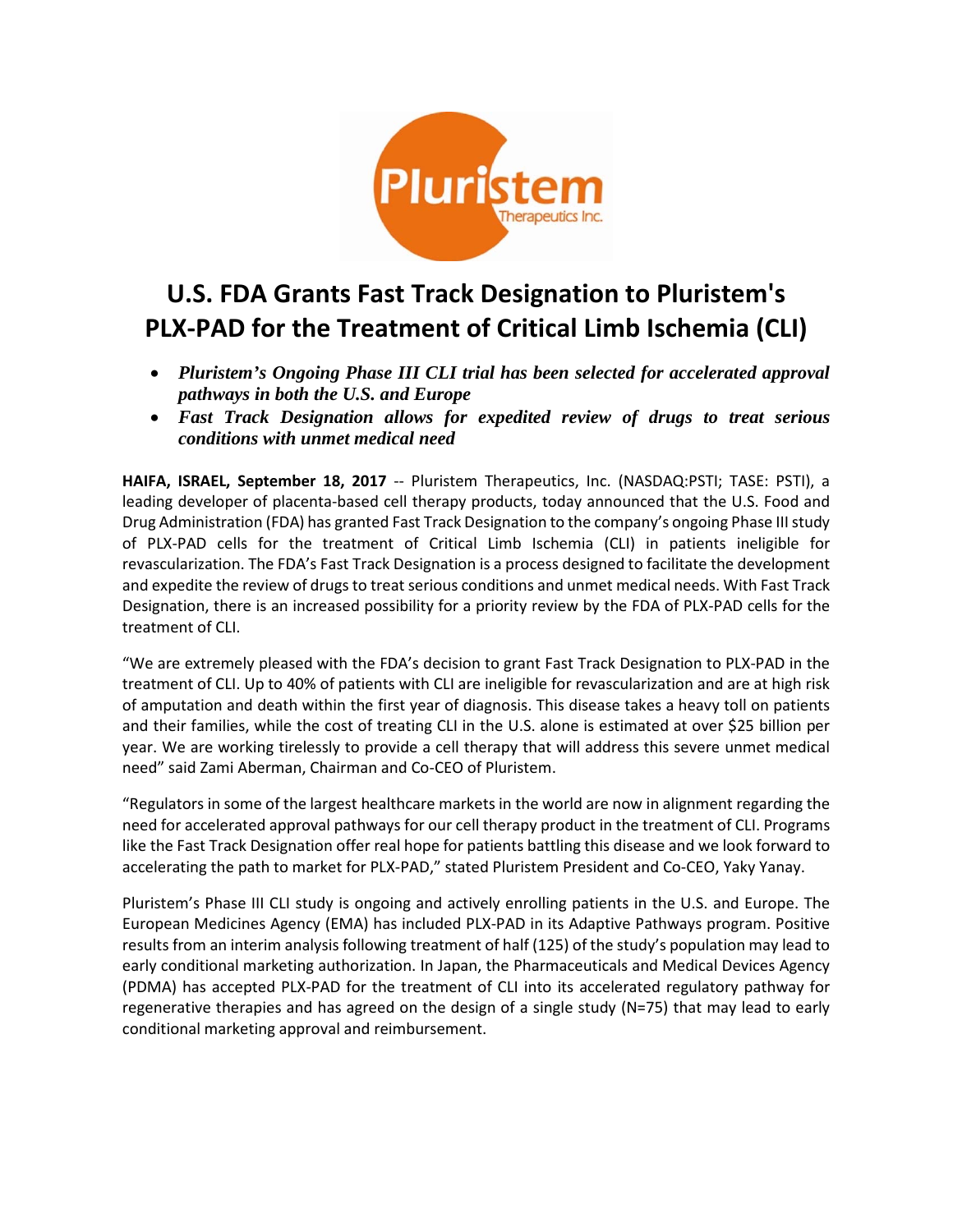## **About CLI**

In Critical Limb Ischemia (CLI), fatty deposits block arteries in the leg, leading to greatly reduced blood flow. This causes leg pain at rest, non-healing ulcers and gangrene. Patients with CLI are at immediate risk for limb amputation and death. It is estimated that 5-6 million people in the U.S. and Europe suffer from CLI, and this number is projected to grow with the increasing rate of diabetes. While some nonsurgical treatments exist to relieve pain and provide local ulcer care, most patients will ultimately need revascularization with vascular bypass surgery or an endovascular procedure to try to prevent major limb amputation and prolong survival. However, up to 40% of patients are unsuitable for revascularization and experience up to a 40% amputation rate at 1 year.

## **About Pluristem Therapeutics**

Pluristem Therapeutics Inc. is a leading developer of placenta-based cell therapy products. The Company has reported robust clinical trial data in multiple indications for its patented PLX (PLacental eXpanded) cells, and is entering late-stage trials in several indications. PLX cell products release a range of therapeutic proteins in response to inflammation, ischemia, muscle trauma, hematological disorders, and radiation damage. The cells are grown using the Company's proprietary threedimensional expansion technology and can be administered to patients off-the-shelf, without tissue matching. Pluristem has a strong intellectual property position; Company-owned and operated, GMPcertified manufacturing and research facilities; strategic relationships with major research institutions; and a seasoned management team.

## **Safe Harbor Statement**

This press release contains express or implied forward-looking statements within the Private Securities Litigation Reform Act of 1995 and other U.S. Federal securities laws. For example, Pluristem is using forward-looking statements when its discusses that the Fast Track Designation of its Phase III study of PLX-PAD cells for the treatment of CLI may increase the possibility of a priority review by the FDA, its belief that regulators in some of the largest healthcare markets in the world are now in alignment on the need for accelerated approval pathways for its cell therapy product in the treatment of CLI, that positive results from an interim analysis of its Phase III CLI study in Europe may lead to early conditional marketing authorization and that its single study in Japan, which has been approved by the PDMA, may lead to early conditional marketing approval and reimbursement in Japan. These forward-looking statements and their implications are based on the current expectations of the management of Pluristem only, and are subject to a number of factors and uncertainties that could cause actual results to differ materially from those described in the forward-looking statements. The following factors, among others, could cause actual results to differ materially from those described in the forwardlooking statements: changes in technology and market requirements; Pluristem may encounter delays or obstacles in launching and/or successfully completing its clinical trials; Pluristem's products may not be approved by regulatory agencies, Pluristem's technology may not be validated as it progresses further and its methods may not be accepted by the scientific community; Pluristem may be unable to retain or attract key employees whose knowledge is essential to the development of its products; unforeseen scientific difficulties may develop with Pluristem's process; Pluristem's products may wind up being more expensive than it anticipates; results in the laboratory may not translate to equally good